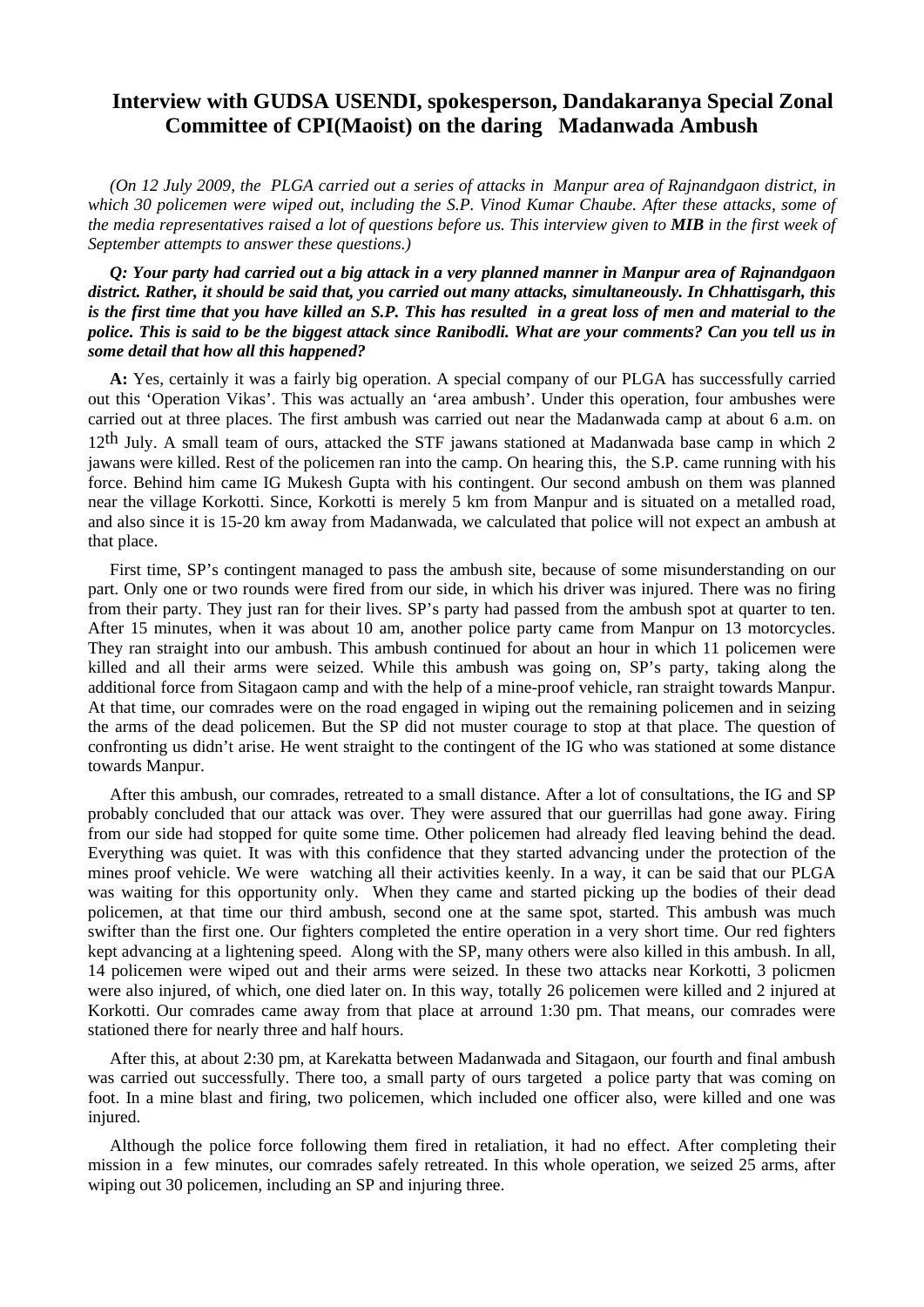# *Q: According to the police, 10 to 15 naxalites were also killed in this offensive. Some papers have also published that many bodies of your people have been buried in the forests. How far this is true?*

**A:** This is a blatant lie. What has been very special about this operation is that we suffered no losses at all. Only one of our comrades got a scratch, which was healed within a few days. All the claims of the police are nothing but a pack of lies. With the help of such blatant lies, police officers are trying in vain, to boost up the morale of their demoralized force. Not only this, in many recent attacks also, such false claims were made. As far as the propaganda about burying the dead bodies is concerned, when any of our comrades is martyred in a battle, we don't hide the fact. On the contrary, we propagate their sacrifices among the masses. We build Martyrs' columns in their memory. We print pamphlets about them and distribute widely. We take pledge to carry forward their unfulfilled dreams.

#### *Q: In the media it has also been reported that your guerrillas looted the belongings of the dead policemen and there was ill-treatment of the dead bodies. Is it true?*

**A:** Not at all. As I told earlier, from the dead policemen, we seized 25 modern weapons, which included 7 AK-47, 14 Insaas, 3 SLR, 1 two inch mortar, hundreds of bullets, more than a dozen of hand grenades, 22 bullet proof jackets, 14 helmets, 3 walkie talkie sets and some cell phones. During the search, some currency (Rs 8,732) was also found. Apart from this, we seized no private belongings. As for ill-treating the bodies, such a question just does not arise. Our policy regarding the enemy soldiers is quite clear.

# *Q: You have called it ' Operation Vikas'. What does that mean? Can you elaborate on that?*

A: We had named this operation as 'Operation Vikas'. Recently, on 24<sup>th</sup>May, 2009 Andhra SIB had brutally murdered our central committee member comrade Vikas (Patel Sudhakar). It was also in this area, on 16th September 2006, our Special Zonal Committee member Com. Vikas (Srinivas) was killed in a fake encounter. Avenging these murders and bringing 'Vikaas' (development) in the revolutionary movement by defeating the repression of the enemy in the Manpur area with the help of these attacks - this has been the aim of our 'Operation Vikas'. This operation vikas is part of the Tactical Counter-Offensive Campaign (TCOC) taken up by our party in entire Dandakaranya region with the objective of destroying the enemy forces in large numbers, accelerating the guerilla war and arming our PLGA forces with better weapons seized from the enemy forces.

#### **Q: Rajanandgaon district is generally considered as a calm area and the people here are peaceloving and you have caused this bloodshed. Why you have done so?**

**A:** We must see the peace and tranquility from the class outlook. It is true that the people of this district generally desire peace and tranquility. Not only in Rajanandgaon this is true about the people of entire Chattisgarh and for that matter in every region of the country. The persons breaking this peace and tranquility are the oppressive exploiters and their state machinery. The peace-loving nature of the people shouldn't be interpreted as their willingness to indefinitely bear injustice and oppression. The masses of Rajanandgaon always fought against the oppression, exploitation and repression carried out by the rulers. The Adivasi people of the forest area always kept their flag of revolt flying high staking their claim on the forest and to protect the water, forest and land from the occupation of outsiders. The working class here has a glorious history of struggles in BNC mill and many other factories fighting against the exploitation and oppression. And many workers had faced the bullets.

In this Manpur area there was an attack on 31<sup>st</sup> May when police forces created terror in Jakke and Ghodagaon villages beating the people including women brutally, abused them and molested the women. But the people didn't take it quietly, the men and women joined hands protesting against the police brutality. Maddened by the people's protest, police opened fire on unarmed villagers seriously injuring two villagers. We can cite many such incidents of police brutality on innocent people and the strong and fearless resistance by the people.

As far as bloodshed is concerned, it is better that this question is put first to Ramansingh, Mahendra Karma and Manmohan Singh or else to Viswaranjan and Nankiram. Who is playing with the blood of innocent people? Singaram, Thongapal and Punjare massacres, like this how many more can we count? Who is responsible for the deaths of more than 1000 innocent people killed in the last four years in the terror campaign unleashed by Salwa Jhudum in west and south Bastar? Mass rapes of hundreds of women, complete destruction of more than 600 villages, forceful evacuation of people, arson and fake encounters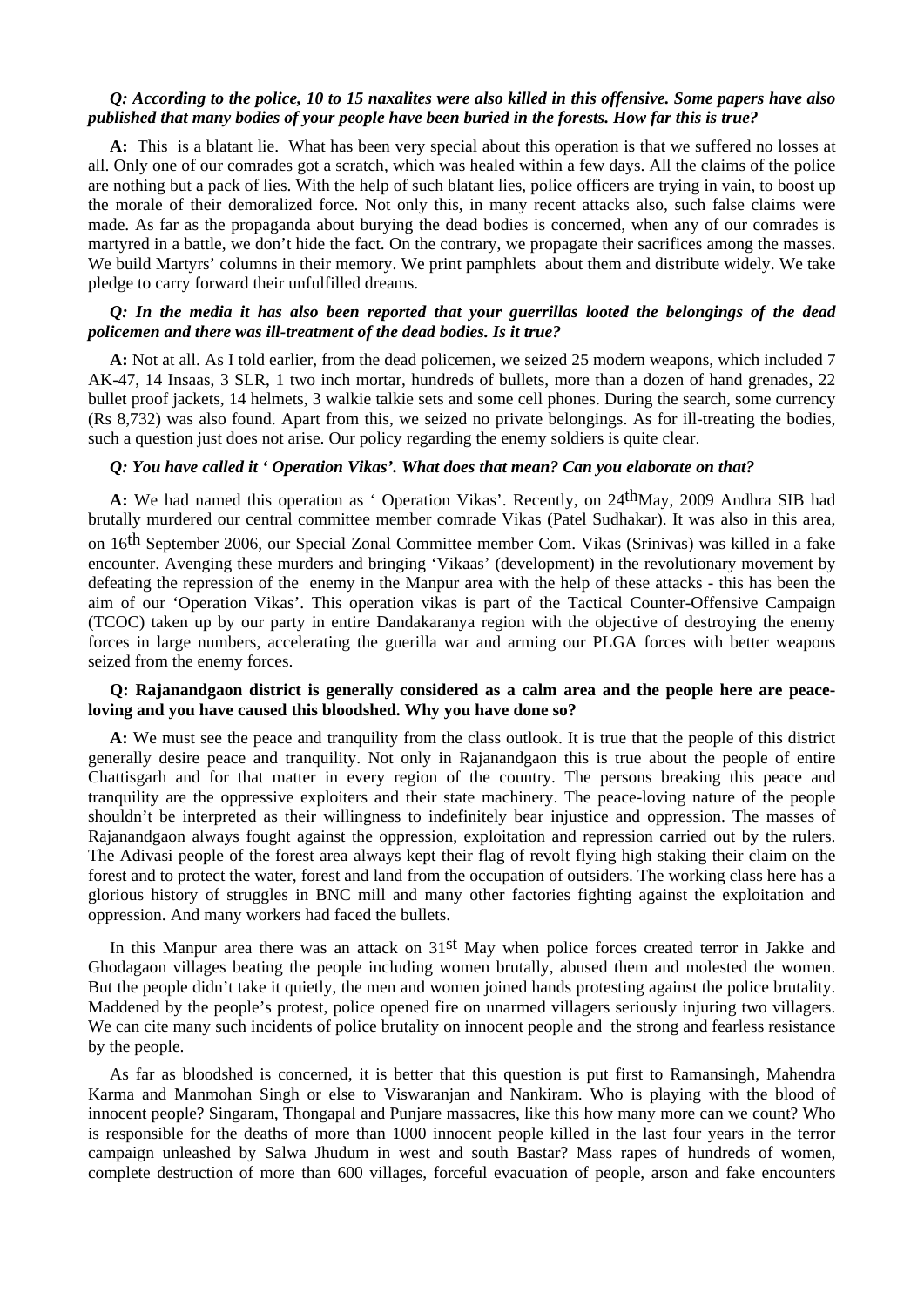were carried out for ensuring the control of big capitalist houses like Tatas, Jindals, Essar on the wealth of Bastar district. It is to avenge all these actions that we had carried out this action.

#### **Q: Recently police had opened new police stations/camps in the interior villages in Manpur area. It had increased considerable pressure on you. As per the police officials you had planned this attack as you felt threatened by this pressure. How far this is true?**

**A:** This exploitative government has been implementing many oppressive policies in Manpur area for suppressing the revolutionary movement advancing day by day. This Manpur area situated on the southern part of Rajanandgaon adjacent to Kanker and Durg districts on one side and Gadchiroli district of Maharashtra on other side is an important strategical area. This region has rich mineral wealth and for this many big Indian and foreign companies are eyeing. Particularly in Pallamad area, many big capitalist houses are playing with the livelihood of people opening mines in that area. They have all set to enact the destruction of water, forest and land of this region. But the people organized under our party leadership has become a major obstacle for this path for exploitation. This is the reason for opening of police stations/camps by Raman Singh government. The highly condemnable one-sided firing on people organized in Jhakke-Ghodagaon on 31st May will help in further clearly understanding this conspiracy.

As regards building up pressure on us by opening new police stations/camps, police and administration is trying to cover up the truth of what they are actually doing to the people of the area by using this propaganda. Take for example the village Madanvada where there are hardly 30-35 houses. There they have opened a base camp with more than 150 policemen. The Adivasi people living there are living like inmates of a concentration camp. People cannot come out of their houses after 6 PM. Even during the harvest season no one can leave their house before 7 AM in the morning. If any one wants attend nature calls he/she must carry the water container as a proof. Relatives from other villages can't come and stay with them. If anyone from the village has gone out the family members will be questioned. There was clear order from the police that anyone found to be violating these rules will have to face firing. Even the marriages in the village had to conclude all the ceremonies before 6 in the evening. Dancing should be stopped, singing should be stopped. During day-time policemen enter every house searching for liquor. They force people to brew and sell the country liquor. You can imagine the state of innocent women in such terror conditions. They threaten the people that if there is an attack by naxalites, they will hold the villagers as responsible and kill them. What is more terrifying, no one ever knows who is going to be picked up for being a Naxalite or a Naxal sympathizer, taken to the camp, and tortured. This is not the case of Madanvada or Sitagaon or Khadgaon only, we have similar situation in every village in this region where police stations/camps had sprung up every few kiolmetres.

It is not that the police terror is confined to the adivasi villagers only. Few days back, a teacher in Madanvada village was brutally beaten up just because he came to school on his motor cycle as per his routine. **All the school buildings in Madanvada, Sitagaon and other villages in Manpur area have come under police occupation and because of this students and teachers are forced to sit on ground out side the school building. With the presence of heavily armed policemen how can the innocent children learn anything? What education can the teachers give?** Particularly how can the girl students concentrate in their studies under the piercing looks of the policemen? How can the parents send their children to school under these insecure conditions? There are no answers to these questions. (It is really puzzling to see why this truth is not visible to those who keep on yelling that "education system is being deteriorated because of the naxalites"). The entire economic, social, educational and cultural life of the villagers is on the verge of complete destruction.

Under these circumstances can anyone welcome these police stations/camps instead of opposing them? It is not only our party but the entire people of Manpur area are opposing these camps. If someone wants to call this as our scare let them call it.

#### **Q: Is it true that SP VK Choubey was on your hit list? Is it true that you killed him because he had damaged your urban network?**

**A:** It is true that our PLGA command had targeted SP VK Choubey in a foolproof plan. We have been monitoring his every movement for the past few days. There is nothing like 'hit list' but such reactionary officers and the trusted servants of the exploitative ruling classes will naturally become our targets. We have clearly explained this aspect in our press release. In Rajanandgaon district particularly in Churia, Dongagarh, Khairgarh and Manpur areas, Choubey had his hand in planning and execution of every police repressive plan. Along with this as you have mentioned he had an important role in the arresting our town organizers in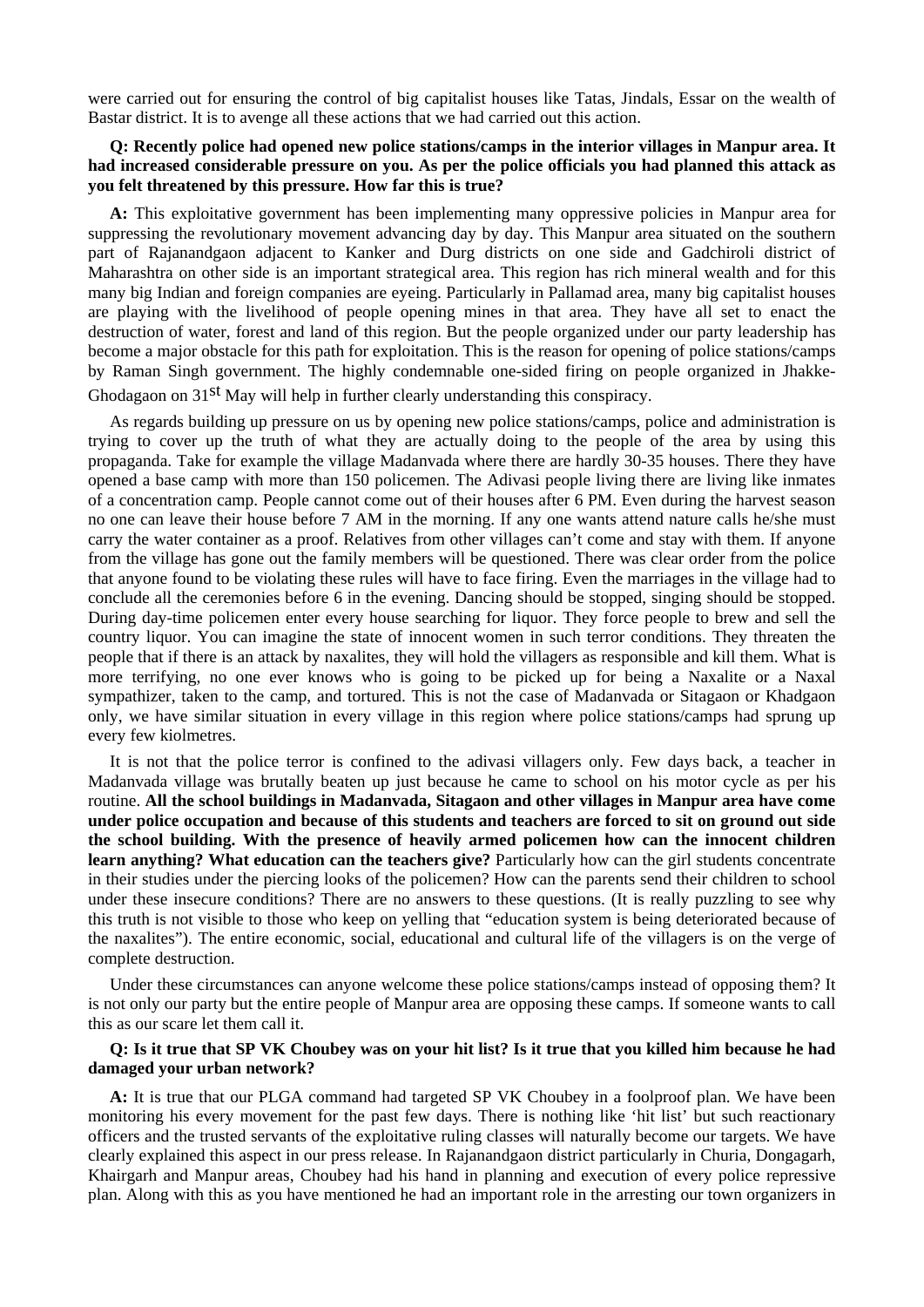Raipur-Bhilai, brutally torturing them and putting them in jails by implicating them in many false cases. Particularly he had arrested one of our comrades Sumit, lured him to become approver and arrested many of our comrades through him. In addition to this Choubey and his close subordinates had swallowed Rs.10 lakhs they had seized from Sumit when he was arrested. VK Choubey is infamous for putting all types of pressure on unemployed youth who were influenced by the revolutionary movement, turning them into informers, enrolling them as agents, getting information regarding our leadership's movements and making plans for eliminating them. This timid police officer who is shit-scared to confront us in direct battle, had used his agents to poison the food given to our squad members and made plans for murdering them several

times. He played the leading role in the recent firing on innocent villagers in Jakke-Ghodagaon on 31<sup>st</sup> May. This Choubey later camped in Manpur and made efforts to suppress the public anger that had erupted after this incident. Later he forced the doctors treating the injured persons in the district hospital to say that the injuries to the villagers are not due to police firings but due to the firing from naxalites. This was the height of his brutality. That is why our Party had decided to kill this reactionary police officer which was successfully implemented by our PLGA on July 12<sup>th</sup>.

# **Q: You are saying VK Choubey is a timid officer while the police machinery is describing him as a bold and courageous officer who had taken the bullets onto his chest. And he had confronted you without fearing for his life.**

**A:** This is again as rubbish as many of their other claims. Firstly when our comrades fired two three rounds injuring his driver, he started fleeing without even turning back. Leave aside the counter firing, he ran for his life and stopped only after reaching Kohakagaon. When our PLGA was ambushing the motorcycle party of policemen at Korkotti, the "brave" SP had jnot gone to their assistance. He ventured to proceed to meet his higher official IG Mukesh Gupta who was camping in Manpur only after our first ambush was almost complete, and that too, only with the help of mine proof vehicle. Even at that time, this 'courageous' officer didn't stop at the dead bodies of his colleagues lying on the road. He speedily drove to the other side of our ambush area. After reaching there, these two officers spent considerable time discussing the situation. By that time our first ambush was complete in which 11 policemen were killed and we had seized their weapons. Firing had stopped. These two officers were completely relaxed thinking that our ambush was over. It was only then that they displayed their 'courage' by approaching the ambush site with all their reinforcements. Had they any hint that we still stayed in that area it is certain that they wouldn't have dared to step into the area.

When the SP was hit by bullet, the "courageous" IGP ran and hid inside the mine proof vehicle. After this all the policemen were scared so much that they all ran into the jungle to save their lives. They didn't reach the police stations till very late in the night. The fact that the police officials were not in a position to give the correct number of their dead men because no one dared to go to the spot after the SP was killed speaks of their valour.

Self-portrayal by the police regarding their heroic and exemplary fight is part of their cheap propaganda campaign which they promote through electronic and print media. The fact is that not only SP Choubey but the entire police force are the armed protectors of this present corrupt and exploiatative society. The corrupt officials like SP Choubey, besides being the trusted dog to defend the system, are also involved in many crimes like amassing lot of wealth through illegal means and black market. It is really amusing to search for 'heroism' and 'courage' in such corrupt officials. Leaving aside their higher officials almost all the lower level policemen do this job to feed themselves and their family. Those who are fighting against us for their salaries naturally lack the determination to fight us at the cost of their lives. Whereas the red soldiers of our PLGA are fighting with clear political objective, selflessness, and for a just cause of emancipation of the masses from all types of class exploitation. That is why there will always be a difference in the fighting spirit, courage and tenacity in the battle-field between the mercenary forces employed by the exploiters and the Maoists who are fighting selflessly for a just cause. In short, we believe in the truth that the masses are the real heroes. Reactionaries, hired forces and their officers can never become heroes.

# **Q: According to government and even some political pundits you are having more sophisticated weapons compared to police. You are getting these weapons from external sources. That is why you are having an edge over police forces while the police equipped with inferior arms are not able to counter you.**

**A:** This is again a blatant lie. Just for getting the public opinion in favour of their plans to deploy armed forces in large numbers with ultra-modern weapons and to implement the worst form of repression the ruling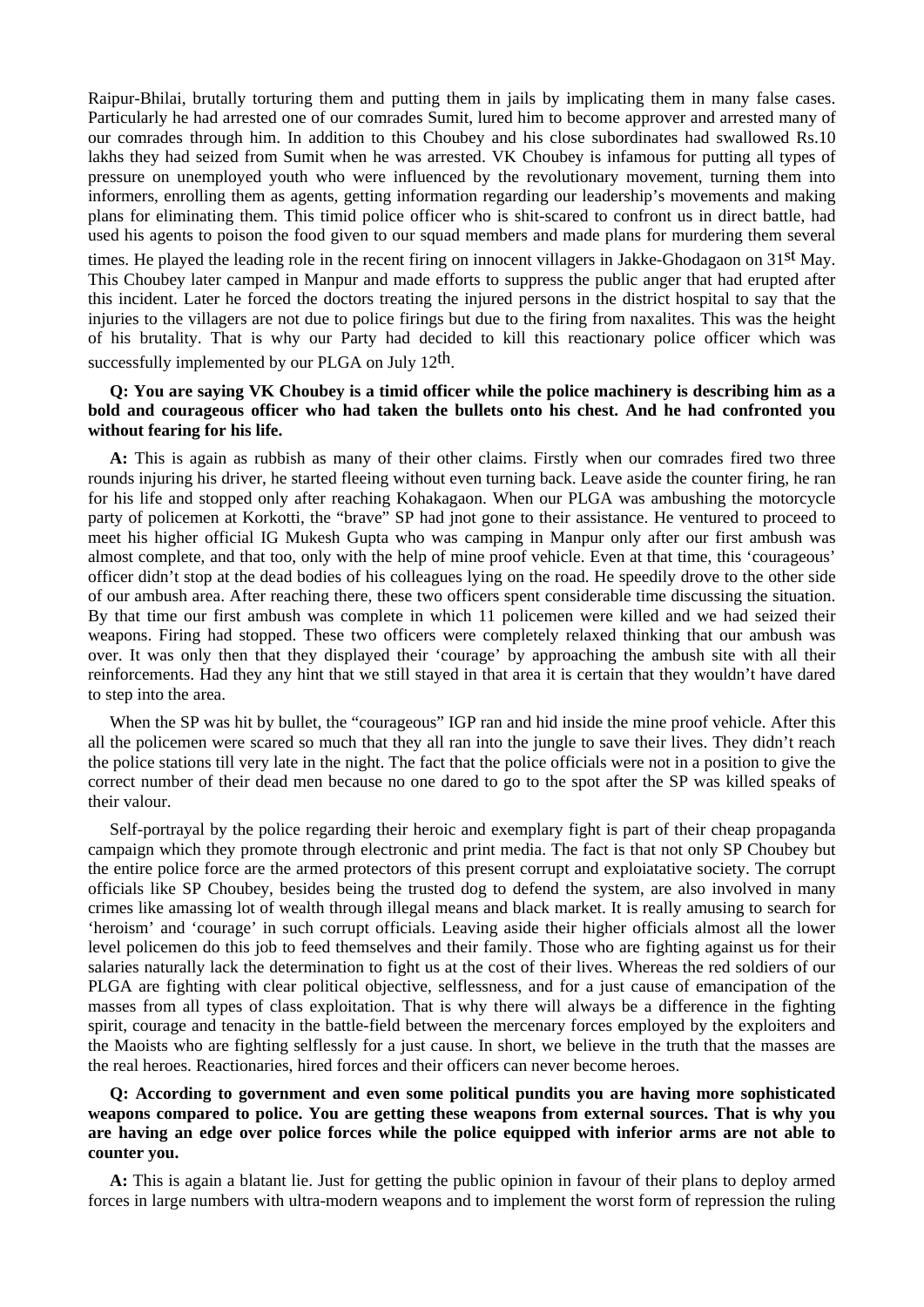classes are writing and speaking without head and tail. This white lie floated by forces who got used to the comforts provided by the state is finding wide circulation because neither the electronic nor print media gives us the space to write or speak our point of view. It is a well-known fact and the police and the political establishment know that the standard weapon in the hands of our guerillas today is a 12 bore gun. The proportion of weapons available to us to the proportion of the people willing to join our forces is always less. As far as the modern weapons we have, we don't get these from the external sources but from the police and paramilitary forces only. In almost every successful ambush our guerilla forces seize some weapons. For example in the last one year we got about 100 ultra-modern weapons in Dandakaranya alone. They included AK-47, SLR, Insas etc.

It is also not a fact that police are not having modern weapons. Take for example this ambush in Korkotti, we got around 25 automatic rifles. They are definitely not bringing them to give us. Now all the armed forces deployed in our struggle areas are armed with ultra-modern weapons. If the police forces are repeatedly getting blows from our PLGA forces it is not because they don't have modern weapons. As I told you earlier war can't be won only with the ultra-modern weapons. Though having ultra-modern weapons is an important aspect of war, that is not the only condition for winning the war. Public support and mass base is the most important aspect. In spite of arming with the most sophisticated and ultra-modern weapons, why the American forces are getting reverses in Iraq and Afghanistan? Why the Israeli Zionist terrorist regime had to bite the dust in the hands of Hizbulla? In the history, how the poor masses of Vietnam forced mighty America to run away from their country? The same reasons are working here also. Our fighters with their country-made guns and other traditional weapons are fighting the state's superior forces armed with ultramodern weapons.

Today, the police and paramilitary forces who are deployed in entire Dandakaranya, are acting like foreign occupiers and are carrying out inhuman and unspeakable atrocities on the people. They are carying out mass rapes, murdering the people, carrying out massacres, burning the houses and property, carrying out arson. In one word they have made the region into a veritable hell for the people. The people not only hate these forces but are continuously demanding us to attack them. This is the reason why whenever our PLGA achieves victory in any battle, this news brings great joy to the people and a festive-like atmosphere is created throughout Dandakaranya. This is an example of the widespread and active support our PLGA campaigns are getting from the people.

# **Q: Apart from the weapons police are not having the modern equipment also. The opposition party Congress is accusing the state government was not able to release the bulletproof jackets as the government refused to pay taxes. What you have to say on this?**

**A:** Possibly the opposition is raising this issue to corner the ruling party. But there is no truth in what you are saying that the police forces are not in possession of sophisticated and ultra-modern equipment. Almost all the policemen killed in this ambush were wearing bulletproof jackets and helmets. In spite of this, our PLGA fighters, displaying the best sense of timing, swiftness and war technique went closest to them and killed them with their flawless aiming. We seized 22 bulletproof jacket and 14 helmets. Possibly this is the first time we got such a large number of bulletproof jackets and helmets. What more proof do you need?

#### **Q: After every ambush, police officers accuse you of attacking from behind as you don't have the courage to make frontal attack. What you have to say on this?**

**A:** This is a very old and most repeated accusation. Our response to this is that ours is a guerilla war. The fundamental principle in guerilla war is attacking the enemy at a place and time when he is least expecting it. Not only for guerilla war but for any war the fundamental principle is– self-preservation and destruction of enemy. We are fighting a strong enemy with lakhs of forces and many other organs at his disposal. Presently we are militarily very weak and inferior to the enemy. But in spite being weak we are the representatives of the majority of the toiling masses of our country. Our enemy, in spite having strong army, is representing the class interests of a handful of exploitative and oppressive rulers. Until our peoples' war passes through the current phase of self-preservation and reaches a level of equal par with the enemy or surpassing him, guerilla warfare will continue to be the principal form of our warfare. But this must not be construed to mean that our war is immoral or wrong just because we are not fighting face-to-face with the enemy. You might be aware oif the fact that today all modern armies are learning the art and science of guerilla war in order to crush the people's wars and other insurgencies. And the Jungle Warfare School in Kanker is against the principle of face-to-face war. There, the techniques of attacking us from behind are also taught.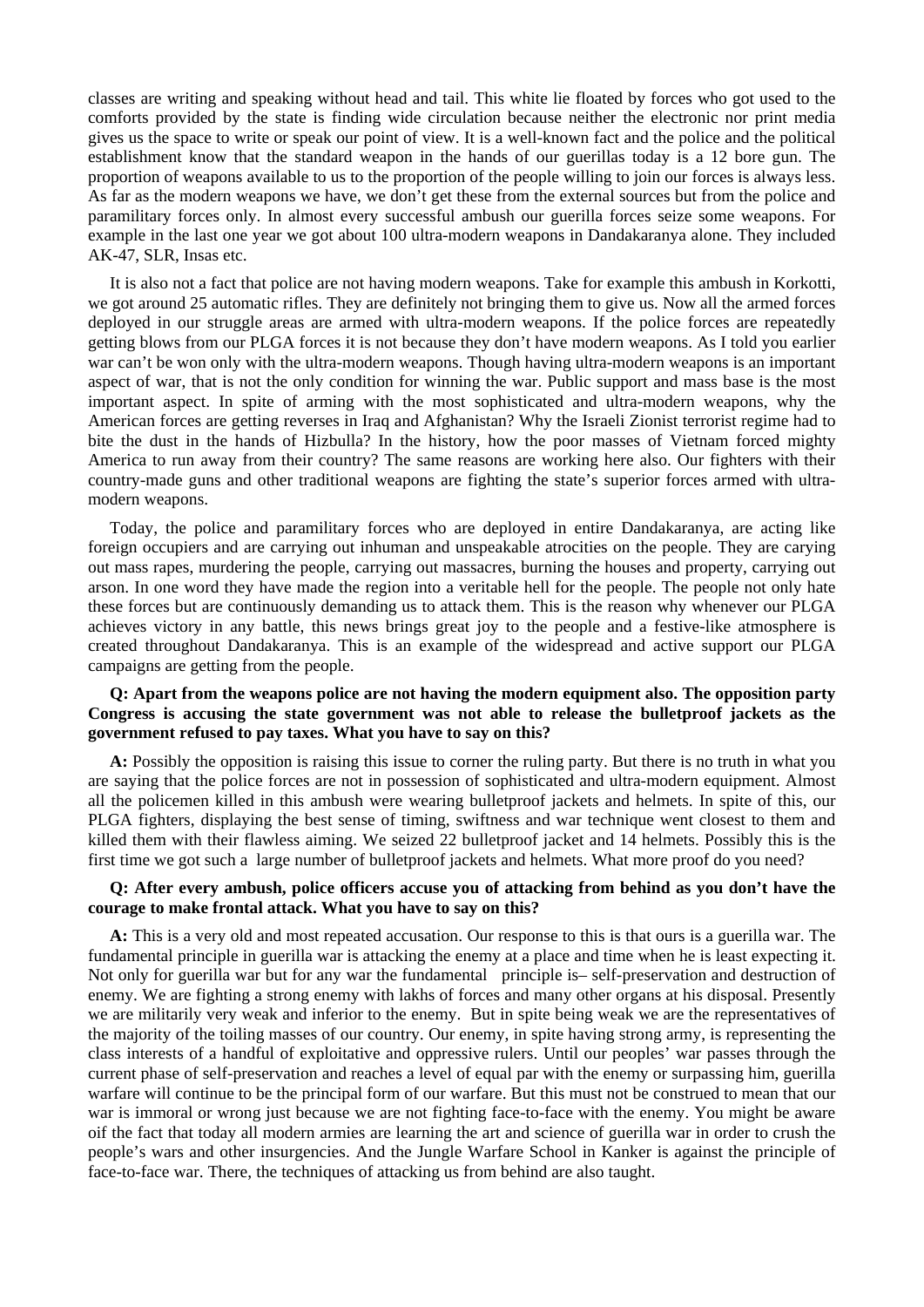And what about the police officers like Choubey? Do they have the courage to fight us in face-to-face battle? If so, then why has he made so many informers? Why has he adopted such cheap and cruel tactics of killing the people after poisoning their food? Why he has stooped to such low-level of infiltrating coverts into our Party, PLGA and other organizations? Picking up people sleeping in their houses during the night like thieves, killing them in the morning, and concocting the stories of fake encounters--what sort of face-toface war is this? It is not only about Choubey but every police officer and the entire police system is based on such deception and sheer lies. It is only to downplay our just and heroic activities and to throw mud on us that such accusations are made and a dirty psychological war is unleashed.

#### **Q: You agree that policemen come from poor and exploited families. In the name of peoples' war you are killing the people from same class for whose emancipation you claim to be fighting for. What is this dilemma?**

**A:** What you are saying is right. The lower level policemen and officers are from poor and middle class families. In recent years Adivasis are also joining the police in large numbers and their numbers have increased. Today exploiting classes, in order to face the challenge to their political supremacy posed from the toiling masses, are using a section of the same toiling masses as cannon-fodder. It has always been like this. The British imperialists who ruled this country for almost 200 years also recruited large numbers of Indian soldiers into their army. Today the biggest enemy of the world people, the American imperialists, also use large number of black (African) soldiers in their invasions. That is why time and again through our pamphlets and other means we had appealed to the common policemen and lower-level officers not to use their guns against us. We are trying through every medium possible to reach them and explain to them that it is unjustifiable for them to aim their guns against the same class of people from whom they hail from.

We are seeing some impact of this propaganda. Some policemen and officers are refusing to work in our areas. They know that working in our areas means aiming the guns at the toiling masses. In some instances some policemen dropped their weapons at the time of ambush. In such occasions our PLGA forces left them unharmed. It is also a principle in Maoist Peoples' War not to harm the enemy soldiers who surrender dropping their weapons. For example, we had left unharmed three STF jawans at Kudoorghat near Mardapul in May 2007, policewoman Kiran Usendi near Pachangi in Jnauary 2009, 5 SPOs at Banda in June 2008 in South Bastar and many years back in 1996 all the policemen during our raid on Manpur police station as per this principle. We hope that with the advancement of our struggle every policeman and the armed forces will better understand this. It is a fact that they are all under the influence of negative propaganda by the government and their officers. However our continuous effort will be to explain the aim of our revolutionary war and convince the ordinary policemen to refrain from aiming their guns at the toiling masses. We call upon them to aim their guns at the exploitative system and fight shoulder-to-shoulder with our forces in the ongoing peoples' war. However it will take some time before some concrete progress is visible in this regard.

# **Q: It is believed that Greyhounds played an important role in destroying the revolutionary movement in Aqndhra Pradesh. And now the central government is constituting CoBRA battalions on the similar lines. Two battalions are going to be stationed in Chattisgarh. Do you think with the deployment of CoBRA battalions will restrain your attacks?**

**A:** We totally disagree with your conclusion that our movement is completely destroyed in Andhra Pradesh. There we had suffered only temporary setback. There are many reasons for it and we had analysed them. Some are political, some are organizational and some military reasons. Greyhounds force was constituted in 1989 and our movement's temporary setback occurred in 2006. All the attacks by greyhounds were carried out only with the help of informers or covert agents. Our guerilla squads suffered losses because they were surrounded by large number of forces in multiple times and some times more than 100 times. Even then greyhounds is not an invincible force. This was proved by our guerillas near Balimela (Orissa) in last June. Previously during our historic Nayagarh attack greyhounds didn't dare to face our comrades. Even with hundreds of weapons greyhounds couldn't touch our guerillas. Hence we can say with confidence that in the glowing light of our advancing peoples' war in Dandakaranya, the myth of the invincibility of greyhounds or CoBRA battalions will be shattered. The plundering ruling classes have their confidence in criminal and murderous gangs like CoBRAs, Naga, Mizo battalions, Greyhounds etc., and in contrast we have confidence on the people. Let us leave the result it to the history.

#### **Q: Are they going to deploy army as well?**

**A:** Yes. Though army is not directly deployed so far, its role is significant. This is likely to increase in the near future. The jungle warfare school set up in Kanker is managed directly by the army officers. They are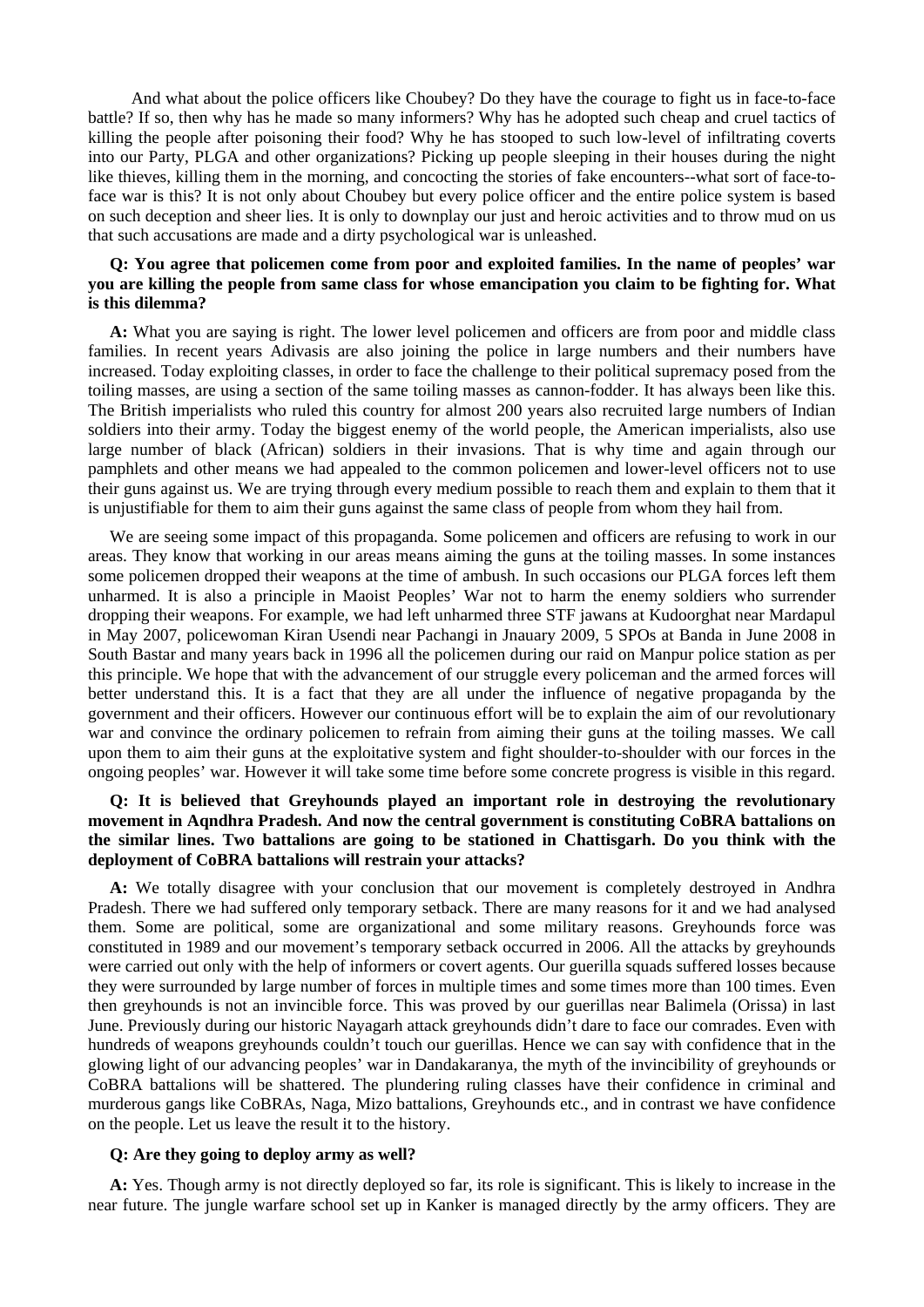going to open a regional office in Bilaspur. In search and combing operations army helicopters are being used. The official visits of senior army officers have been increased. All these aspects point to the fact that the army is making all the preparations for crushing our movement. Those who feel that our revolutionary struggle will be crushed with the deployment of army should look at the struggles in Kashmir and North Eastern states. I repeat again the determining force is the masses. Today the people and their people's army here are directly confronting the CRPF, Naga-Mizo forces, SSB, STF and other forces. Tomorrow they will learn to fight the CoBRA forces and also the Indian army.

#### **Q: After this attack Congress party has demanded for president's rule in the state. They accused that BJP government has failed in controlling the Naxalism. There was an uproar in the assembly. How do you look at this?**

**A:** First of all let me tell you one thing Naxalism is not a problem but a solution. It is such a solution that it can resolve all the problems persisting in the current society because of the corrupt and oppressive system. This is the only solution for all the problems as people have tried all the other alternatives. As for the conflict between the Congress and BJP over Naxalism is concerned, there is no conflict between them on the problems of the people or the interests of the people. Both parties want the quick destruction of the movement because both parties are representing the comprador big bourgeoisie and big zamindar classes. Such parties, just to give legitimacy to their sitting in opposition, once in a while raise the people's issues so that they win the trust of the people and hope to come back to power. But it seems that Congress party in Chhattisgarh had left even this tradition. It is now in favour of crushing our movement with merciless brute power. Its alliance is in power at the center. Their home minister P Chidambaram is also saying the same thing. Working as an agent to the American imperialists, declaring our party as a terrorist organization, and so on are all part of this policy. Till some time back they have been repeatedly telling that Naxalism was social problem and its solution lies in the development. But now their language has been changed and say: "*Naxalism had lost its path and it has become the biggest stumbling block for the development. Now development is possible only through the complete crushing of Naxalism using armed power.*" In totality we can say that there is no difference between Congress and BJP with regard to the implementation of proimperialist policies and suppression of revolutionary movement. If one is Nagnath the other is Sampnath. People are watching their roles. At the time of Singaram and Tongapal massacre Congress was confined to newspaper statements while condemning them. It is nothing but lip sympathy. It didn't demand the arrest of culprits and neither did it organize any protest against them. This is because their protest lacked sincerity. But when 30 policemen were killed in the Manpur incident they are raising a hue and cry. Both people and the lower-level activists of their own party got good opportunity for understanding the class character of Congress party.

#### **Q: Few months back your people killed an Adivasi leader of BJP in this area. And now you have carried out a big attack on policemen. The vehicles engaged in road construction are burnt on regular basis. Why these violent activities?**

**A:** BJP leader Darbar Singh was sowing the seeds of fundamentalism in this area. He was completely engaged in implementing the Sangh Parivar's agenda in this area. It was a big conspiracy and he had the protection of Raman Singh. We have recently seen in Kandhamal (Orissa) what is the meaning of spreading Hindu fundamentalism in an Adivasi area and what danger it can cause. Our party can't tolerate religious chauvinism and fundamentalism. One must see his killing from this point of view.

As far as the road construction is concerned, as more and more police stations/camps are opened in interior villages, the movement of forces is also increased and also the construction of roads become faster. Central government had allocated 7300 Crores exclusively for the construction of roads in our areas. The intention is very clear: construction of roads is a precondition for eliminating naxalites. The majority villages have severe scarcity of drinking water. Particularly this summer it was worst. There was complete drought in this area. There is no provision of irrigation for agriculture. Farmers don't have bullocks and even if they have they don't have fodder to feed them. They don't have seeds to sow and fertilizers to their crops. There are no teachers in their schools and not every village has a school. There are no facilities in the hospitals and people die even with simple ailments. The government has turned away its face on all these problems. They are singing the songs saying that development will flow with the road construction and setting up of police stations/camps. The important objective of these roads is transportation of mineral wealth out of this region and to facilitate the movement of security forces. Since both these are against the peoples' interest, we oppose it.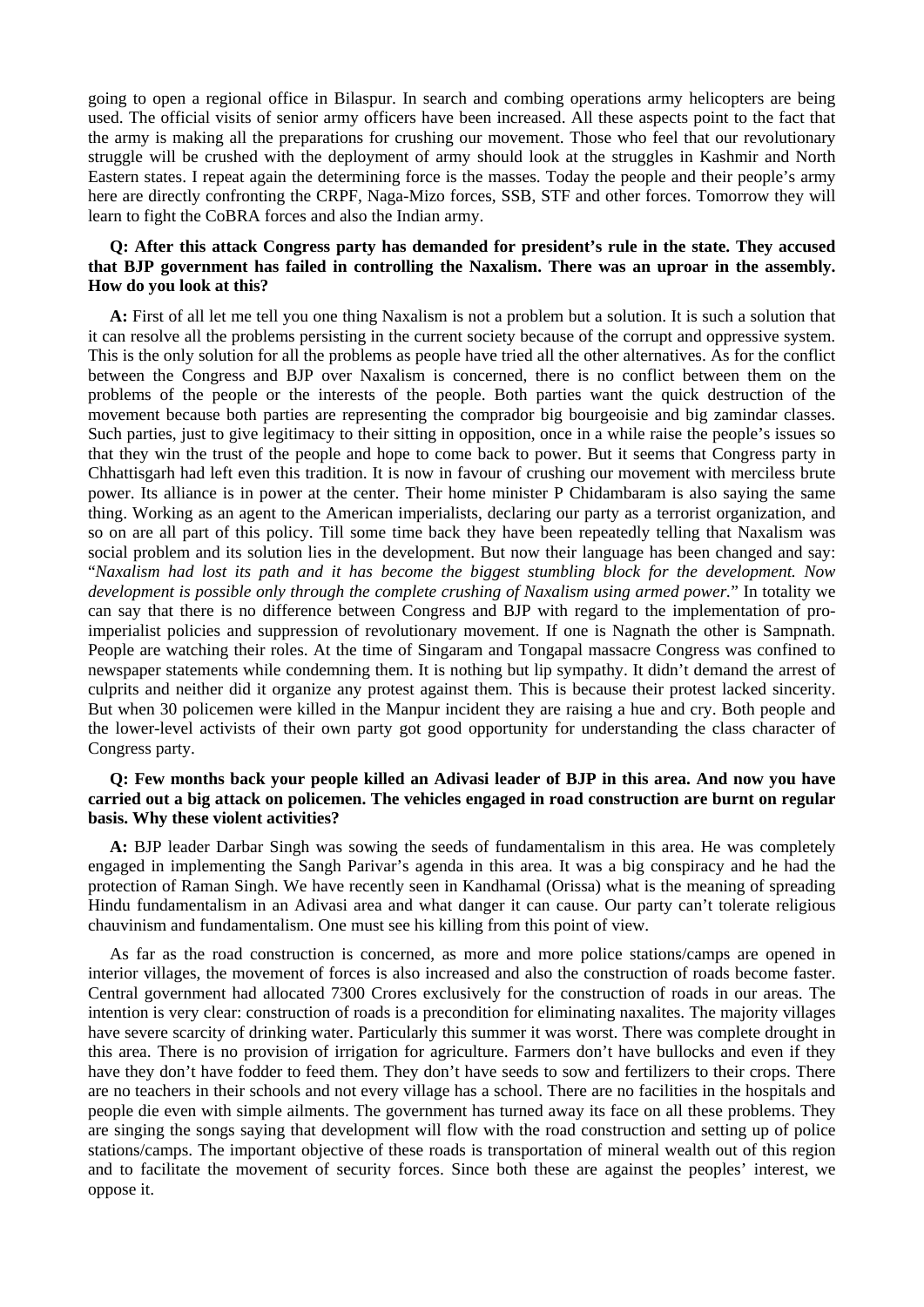**Q: We are seeing a change in your attacks in the recent times. Take the incidents of your attacks, the one in Durg district last year and in the current the one in Risgaon of Dhamtari, the one in Thongapal in Bastar, here in Manpur and just now near Barasur…. you are attacking at areas where you don't have much presence or the areas where there was no history of such incidents. According to the government sources you are doing this only to divert the police attention so that police can't put pressure on you in the interior areas. What is your comment on this?**

**A:** It is true that our revolutionary movement is continuously expanding. Taking the peoples' war to every corner of the country and creating base areas in vast rural areas is our political task. But wherever our movement is expanding, government is deploying huge forces in that area and is ready with the plans of widespread repression. It means crushing our movement even before it takes roots in to the people. For this they are spreading terror in people. It was like this since the beginning. When we expanded to North Bastar or to Balaghat we had to advance the movement facing the severe repression. In this process many of our comrades became martyrs. Now the government is repeating the same thing in areas like Dhamtari. Two and half years back they have arrested our senior comrade Marakam Gopanna and three other comrades, implicated them in false cases and put them in jail. Many other comrades and general people are portrayed as naxalites with price on their heads and imprisoned. They are building new police stations/camps. All this was going on Manpur also. In totality government has intensified its efforts to contain the expansion of our movement. But history has its own laws. Based on these laws we developed our strategy and tactics to defeat the police repression and to expand and advance our movement.

As far as diverting the police attention is concerned, it is the basic rule of guerilla war that we will not enter into war whenever and wherever enemy wants us, contrarily we will fight the war at our convenience, on our own terms and only when we are assured of victory. There is nothing unnatural about this.

#### **Q: Final question, how long this cycle of violence-counter violence will continue? Is there any peaceful resolution for this?**

**A:** It is not we, but the exploitative ruling classes who had started this violence. This society which is based on inequality, discrimination and exploitation is the mother of all this violence. According to the recently issued report 77 percent of the people in the country (about 83.5 crore people) are forced to live on just 20 rupees per day. On the other hand the gap between the rich and poor is increased so much that the wealth of just one lakh families is about 1,75,000 crores which is little less than our GDP. If it is not violence then what is it? Starvation is violence. Poverty is violence. Price rice is violence. Unemployment is violence. Displacement is violence. New economic policies are violence. SEZs are violence. The suicides of farmers is violence. Contract system is violence. Taking work from labourers for 12 hours a day is violence. Denial of minimum wages is violence. Corruption is violence. And even the callousness of government is also violence. Only to end this violence we have opted for this just violence. The exploitative ruling classes i.e the imperialists, comprador big bourgeoisie and the big feudal lords with all their armed forces are continuing this endless violence on the toiling masses only to continue their oppressive rule. They are flowing the rivers with the blood of toiling masses. It is not only against the Naxalites, it has become their routine to apply lathis and bullets against every section of people who are agitating against their problems. There are many examples of this state violence carried out for serving the interests of big capitalists like for Tatas in Kalingnagar(Orissa) and Singur (West Bengal), for Salem company in Nandigram (West Bengal), for Jindal company in Lalgarh (West Bengal), the brutal violence carried out in the name Salwa Judum in Chattisgarh for Tata, Essar companies and many more. Our party and our peoples' army (PLGA) are actively resisting this violence wherever we are present. From peoples' point of view this is essential and fully justified.

As I told you in the beginning, this is not started by us but we are the ones who are going to end this. Only revolutionary struggles with large scale mass participation can put an end to this violence.

#### **Q: Finally what is your message for the people in plain areas of Chhattisgarh?**

**A:** We want to send this message to all sections of people that there is a strong revolutionary movement with huge potential in Chattisagarh. Our revolutionary movement for the past 29 years had brought many changes in the lives of people. Fighting against the forest department, revenue department, paper mill factory owners, tendu leaves contractor, police and various mafias the people of Chattisgarh have registered many victories. The various oppressive campaigns carried out by the state to suppress these struggles were successfully resisted and defeated by the masses under the leadership of our party and PLGA. From every suppressive campaign people emerged more strongly and our peoples' army became stronger. Not only this people started building their own peoples' power organs (Janatan Sarkar). Masses started taking initiative for